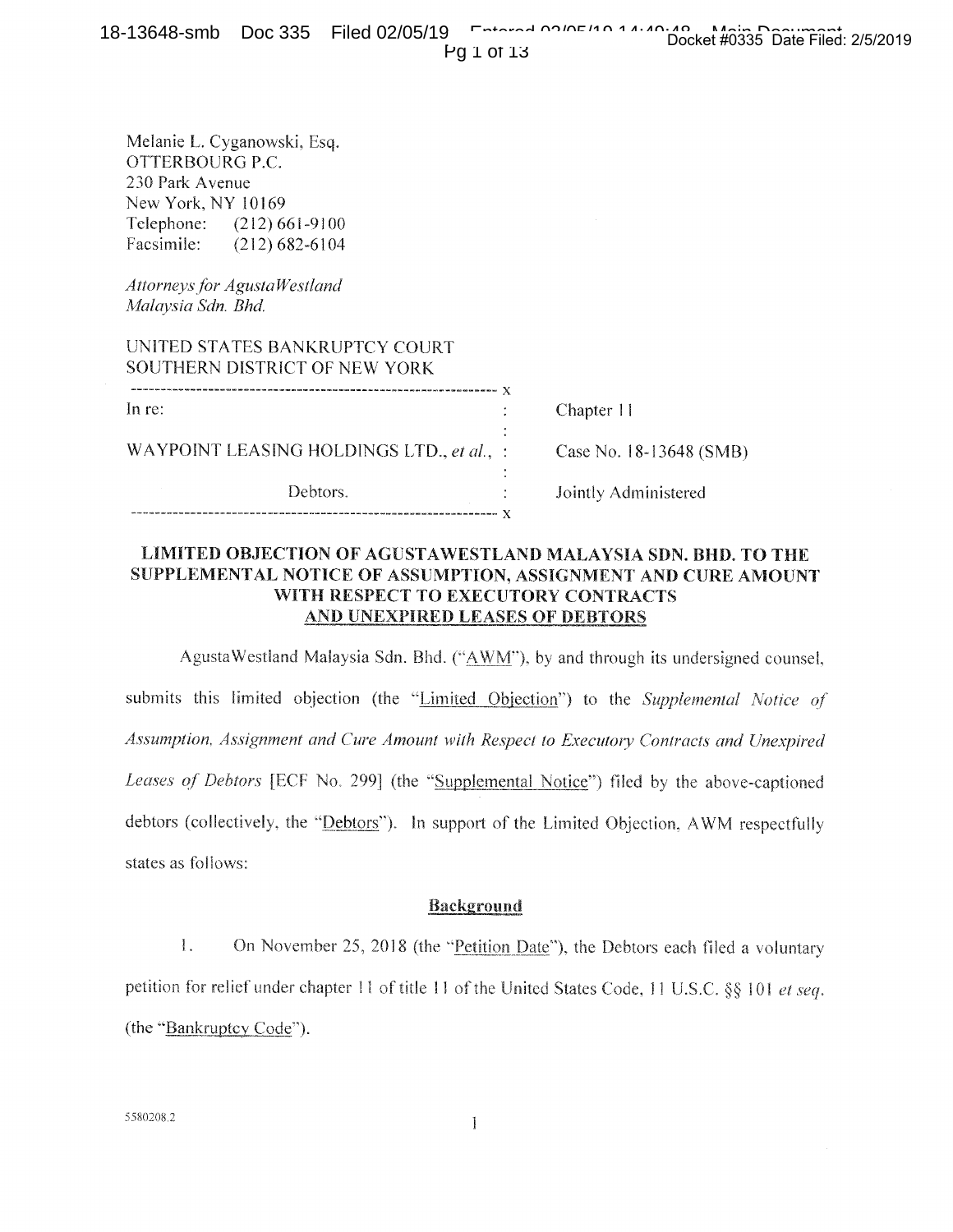#### 18-13648-smb Doc 335 Filed 02/05/19 Entered 02/05/19 14:49:48 Main Document Pg 2 of 13

2. On December 21, 2018, this Court entered an order (the "Bidding Procedures Order") approving the *Motion of Debtors for Entry of Orders Approving: (I) (A) Bidding Procedures, (B) Bid Protections, (C) Form and Manner of Notice of Auction, Sale Transaction, and Sale Hearing, and (D) Procedures for the Assumption and Assignment of Certain Executor), Contracts and Unexpired Leases; and (II) (A) Sale of Substantially All of the Debtors' Assets Free and Clear of Liens, Claims, Encumbrances, and Other Interests, (B) Assumption and*  Assignment of Certain Executory Contracts and Unexpired Leases, and (C) Related Relief. [ECF No. 159.]

3. Pursuant to the Bidding Procedures Order, the Debtors have proposed assuming and assigning various contracts to Macquarie Rotorcraft Leasing Holdings Limited ("Macquarie"), the proposed stalking horse purchaser for substantially all of the Debtors' assets.

4. On December 27, 2018, the Debtors filed *a Notice of Assumption, Assignment, and Cure Amount with Respect to Executory Contracts and Unexpired Leases of Debtors,* which provided an initial list of contracts proposed to be assumed and assigned to Macquarie. [ECF No. 180.] On January 25, 2018, the Debtors filed the Supplemental Notice, which, in relevant part, added certain contracts to the initial list of proposed assignments to Macquarie.

5. Among the newly added contracts in the Supplemental Notice are three (3) contracts to which AWM is identified as a counterparty (collectively, the "AWM Contracts"): (i) an operating lease agreement (the "Operating Lease Agreement") with Waypoint Leasing Labuan 1A Limited ("Waypoint Labuan"), with a proposed cure of \$0.00; (ii) an AW139 Stand-By Full Components Plan (the "AWM/08/18 Contract") with Waypoint Asset Company Number 1 (Ireland) Limited ("WAC No. 1"), with a proposed cure of \$256,500.00; and (iii) a second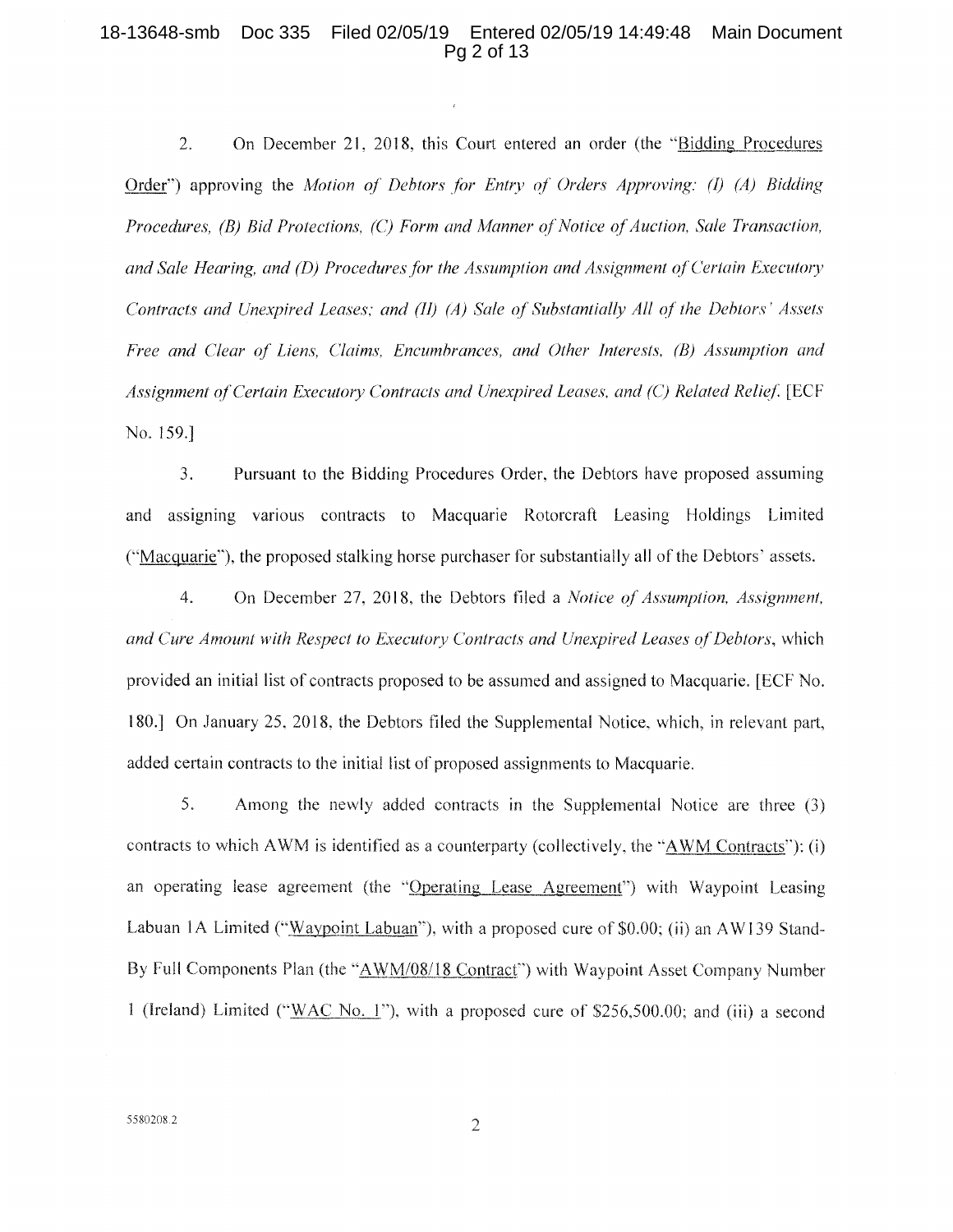#### 18-13648-smb Doc 335 Filed 02/05/19 Entered 02/05/19 14:49:48 Main Document Pg 3 of 13

AW139 Stand-By Full Components Plan (the "AWM/07/18 Contract") with WAC No. I, with a proposed cure of  $$298,809.30$ .<sup>1</sup>

#### **Limited Objection**

6. Section 365 of the Bankruptcy Code sets forth the requirements for a debtor's assumption of executory contracts and unexpired leases. 11 U.S.C. § 365(a). Importantly, in the event there is a default under an executory contract or unexpired lease. the Bankruptcy Code prohibits the assumption of such agreement unless certain conditions are satisfied, including the cure of *all* monetary defaults. *See 11 U.S.C. §* 365(b)(1); *In re Ionosphere Clubs, Inc.,* 85 F.3d 992, 999 (2d Cir. 1996). The purpose of this requirement is to bring the subject contract "back into compliance with its terms" and provide the non-debtor party with the benefit of its bargain. *ReGen Capital I, Inc. v. Halperin (In re U.S. Wireless Data, Inc.),* 547 F.3d 484, 489 (2d Cir. 2008) ("It is particularly important for a bankruptcy court to know to what degree a debtor is in default on an executory contract because a debtor cannot assume such a contract unless the debtor satisfies several statutory conditions designed to make the non-debtor contracting party whole.").

7. By way of this Limited Objection, AWM seeks to clarify the circumstances surrounding the AWM Contracts and the resulting amounts owed to AWM under those contracts. and to avoid any uncertainty going forward.<sup>2</sup> It is AWM's intention to confer with the Debtors on the points raised herein with an eye to reaching a consensual resolution.

These contracts are listed in Schedule 1 of the Supplemental Notice as numbers 1, 377, and 378, respectively.

The general description herein of contracts to which AWM is a party, or that otherwise affect AWM, including, but not limited to, the AWM Contracts and the Amendments, is not intended to be a substitute or modify any of the terms of said contracts. In the event of any inconsistency or ambiguity between the description or summary herein and the contract or agreement, the terms of such contract or agreement shall control.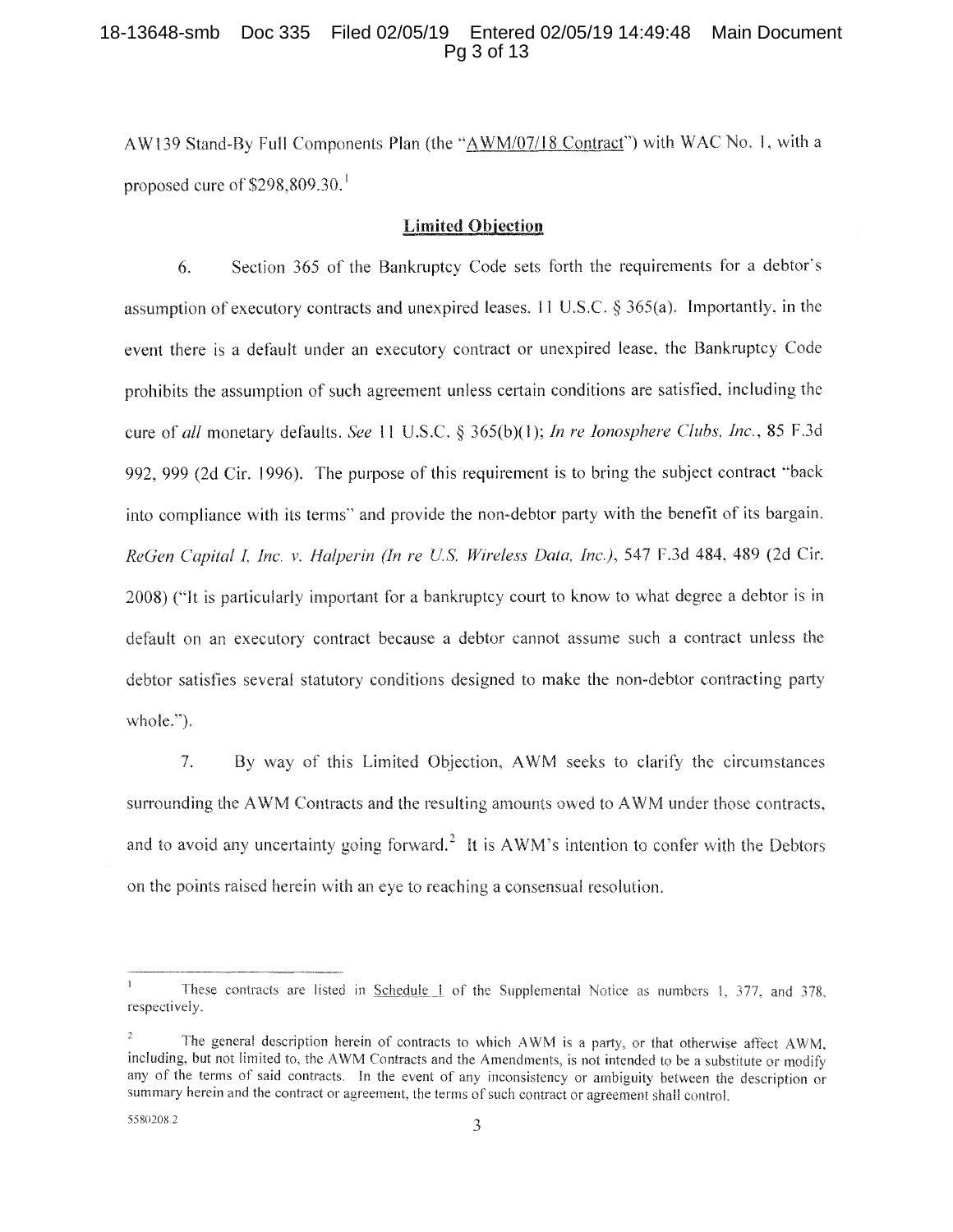#### 18-13648-smb Doc 335 Filed 02/05/19 Entered 02/05/19 14:49:48 Main Document Pg 4 of 13

#### Operating Lease Agreement

8. Based on the information provided in Schedule 1 of the Supplemental Notice, AWM is not able to identify with certainty the operating lease agreement between AWM and Waypoint Labuan that the Debtors propose to assume and assign. AWM believes that the Debtors may be referring to a lease, pertaining to an aircraft identified as MSN 49029, which expired before the Petition Date in 2017. In fact, on information and belief, there are no unexpired agreements between AWM and Waypoint Labuan as of the Petition Date. Because Section 365 of the Bankruptcy Code does not permit the assumption of an expired lease, AWM objects to the assumption of any lease between the parties on that basis. See, e.g., In re Stoltz, 197 F.3d 625, 629 (2d Cir. 1999); In re Neville, 118 B.R. 14, 18 (Bankr. E.D.N.Y. 1990) ("Once a lease has been terminated, the Bankruptcy Court does not have the power to revive it even through its equitable powers.").

9. Alternatively, to the extent that (i) the lease identified in the Supplemental Notice is the same as that identified above (i.e., MSN 49029), and (ii) the Debtors dispute that it is expired or that the lease is otherwise assumable, AWM asserts that outstanding invoices in connection with that lease, in the aggregate amount of \$6,665.28, must be cured prior to the assumption of that lease. Copies of the invoices are attached hereto as Exhibit A.

#### AWM/07/18 and AWM/08/18 Contracts

10. In December of 2017, WAC No. 1 entered into a lease agreement with a thirdparty lessee ("Capstone") for the lease of an AW139 helicopter (S/N 31798). In January of 2018, WAC No. 1 entered into a second lease agreement with Capstone for the lease of another AW139 helicopter (S/N 31414).

 $\overline{4}$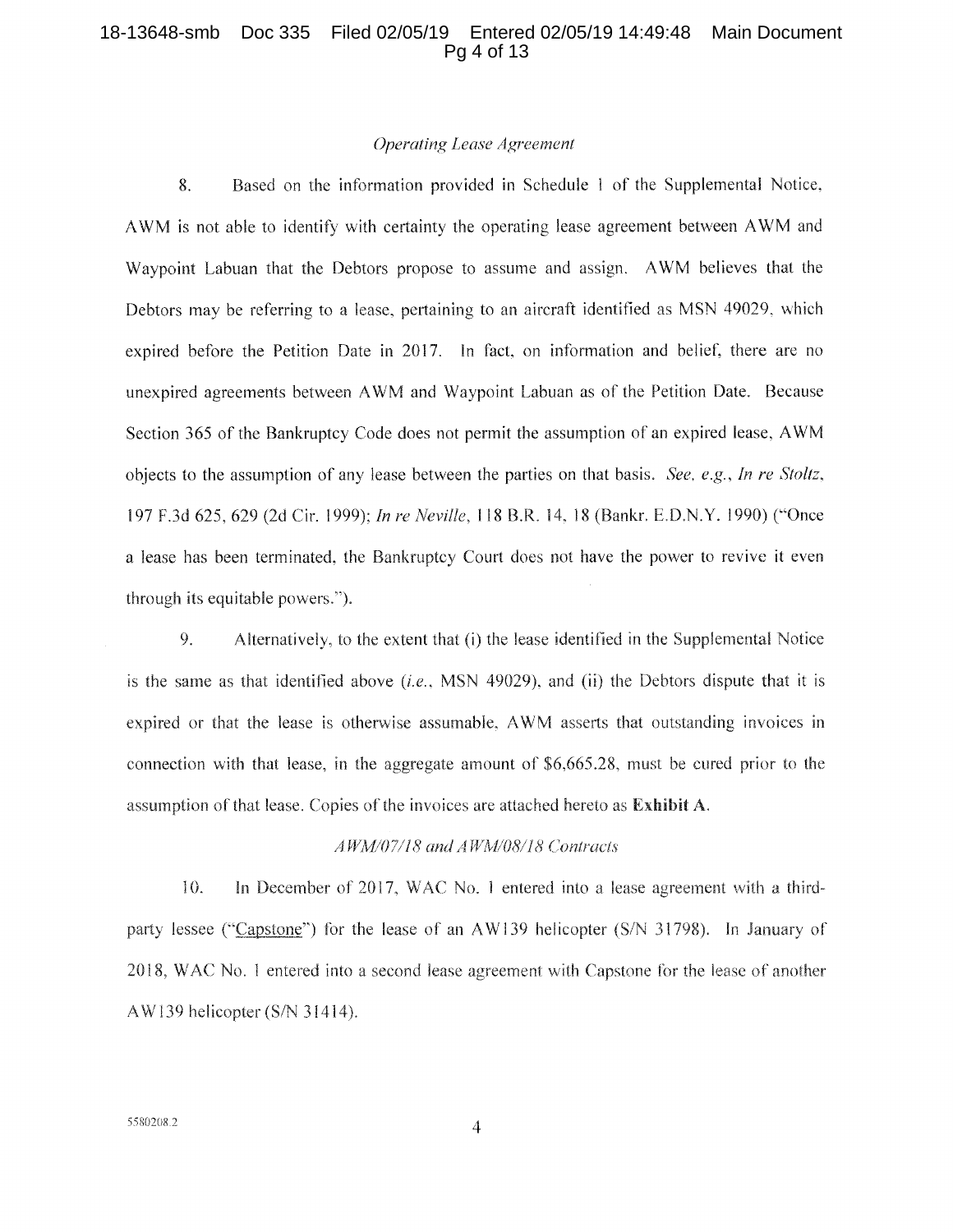#### 18-13648-smb Doc 335 Filed 02/05/19 Entered 02/05/19 14:49:48 Main Document Pg 5 of 13

11. In June of 2018, WAC No. 1 and AWM entered into the AWM/07/18 Contract through which AWM provides support *(e.g.,* repair, overhaul and replacement spare parts) covering the AW139 helicopter (S/N 31798). In August of 2018, WAC No. 1 and AWM entered into the AWM/08/18 Contract through which AWM provides support *(e.g.,* repair, overhaul and replacement spare parts) covering the AW 139 helicopter (S/N 31414).

12. In January of 2019, WAC No. 1, Capstone, and a sub-lessee entered into certain amendments to the AWM/07/18 and AWM/08/18 Contracts (collectively, the "Amendments"). In relevant part, the Amendments provide (with the exception described below) that Capstone, as lessee of the subject helicopters, is now responsible to pay directly to AWM all outstanding amounts due under the past and future invoices relevant to the flying hours flown under the AWM/07/18 and AWM/08/18 Contracts, thereby relieving WAC No. 1 of those obligations.

13. Pursuant to the Amendments, the only obligations currently due and owing to AWM from WAC No. I are the outstanding entry fee installments under the AWM/08/18 Contract totaling \$256,500.00 (the "Entry Fee"). This sum appears on the Statement of Account attached hereto as **Exhibit B,** which shows the full amounts due and owing under both the AWM/07/18 and AWM/08/18 Contracts.

14 Accordingly, AWM does not object to the proposed cure amount of \$256,500.00 for the Entry Fee as specified in Schedule I of the Supplemental Notice. Based on the Amendments, AWM believes that Schedule I of the Supplemental Notice incorrectly states the proposed cure amount for the AWM/07/18 Contract as \$298,809.30. It is incorrect only for the reason that it identifies an obligation for which Capstone, a third-party, has now affirmatively and definitively taken direct responsibility under the Amendments. *See supra ¶* 12. AWM has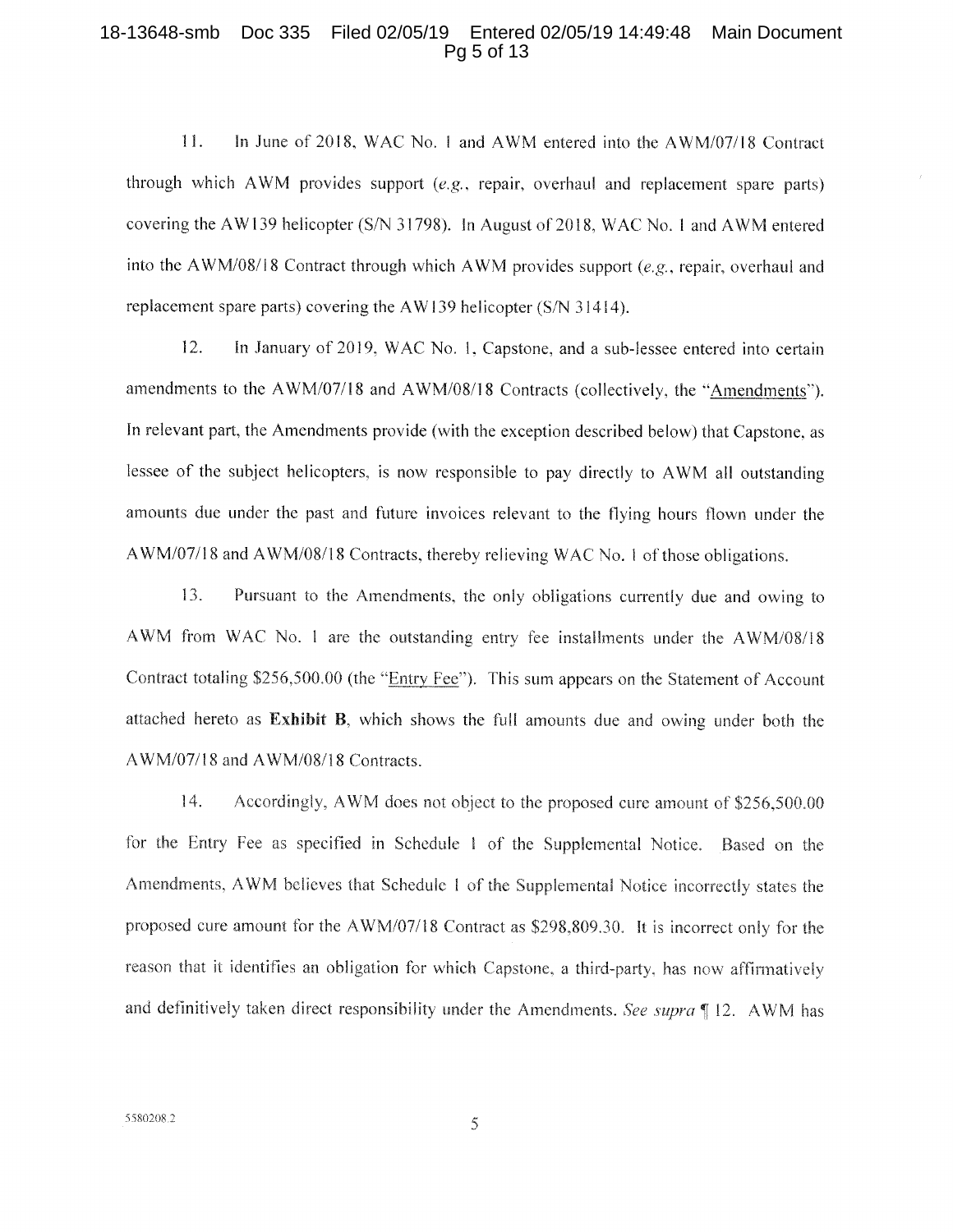#### 18-13648-smb Doc 335 Filed 02/05/19 Entered 02/05/19 14:49:48 Main Document Pg 6 of 13

no reason to believe that the Amendments are not effective. Thus, for the sole purpose of the Supplemental Notice the correct cure amount for the AWM/07/18 Contract should be \$0.00.

15. On the other hand, if the Amendments are deemed not valid or effective for any reason whatsoever, AWM respectfully submits that the full amounts identified on Exhibit B, as well any and all future invoices due and owing to AWM as of the date of the assumption of the applicable contract, *must* be cured and paid by the Debtors.

16. AWM reserves its rights under the AWM Contracts and the Amendments, and nothing set forth herein shall be construed as a waiver, release, discharge, or disallowance of any and all administrative and/or pre-petition claims against the Debtors. AWM further reserves the right to amend, modify and/or supplement this Limited Objection and to assert such other and further objections as may be appropriate.

WHEREFORE, AWM respectfully requests that the Court (i) deny the proposed assumption and assignment of the AWM Contracts except on the conditions described above, and (ii) grant such other and further relief as it deems just and proper.

New York, New York Dated: February 5, 2019 QUERBOURG P.C.

By: /s/ *Melanie L. Cyganowski* 

Melanie L. Cyganowski, Esq. 230 Park Avenue New York, NY 10169 Telephone: (212) 661-9100 Facsimile: (212) 682-6104

*Attorneys. for AgustaWestland Malaysia Sdn. Bhd*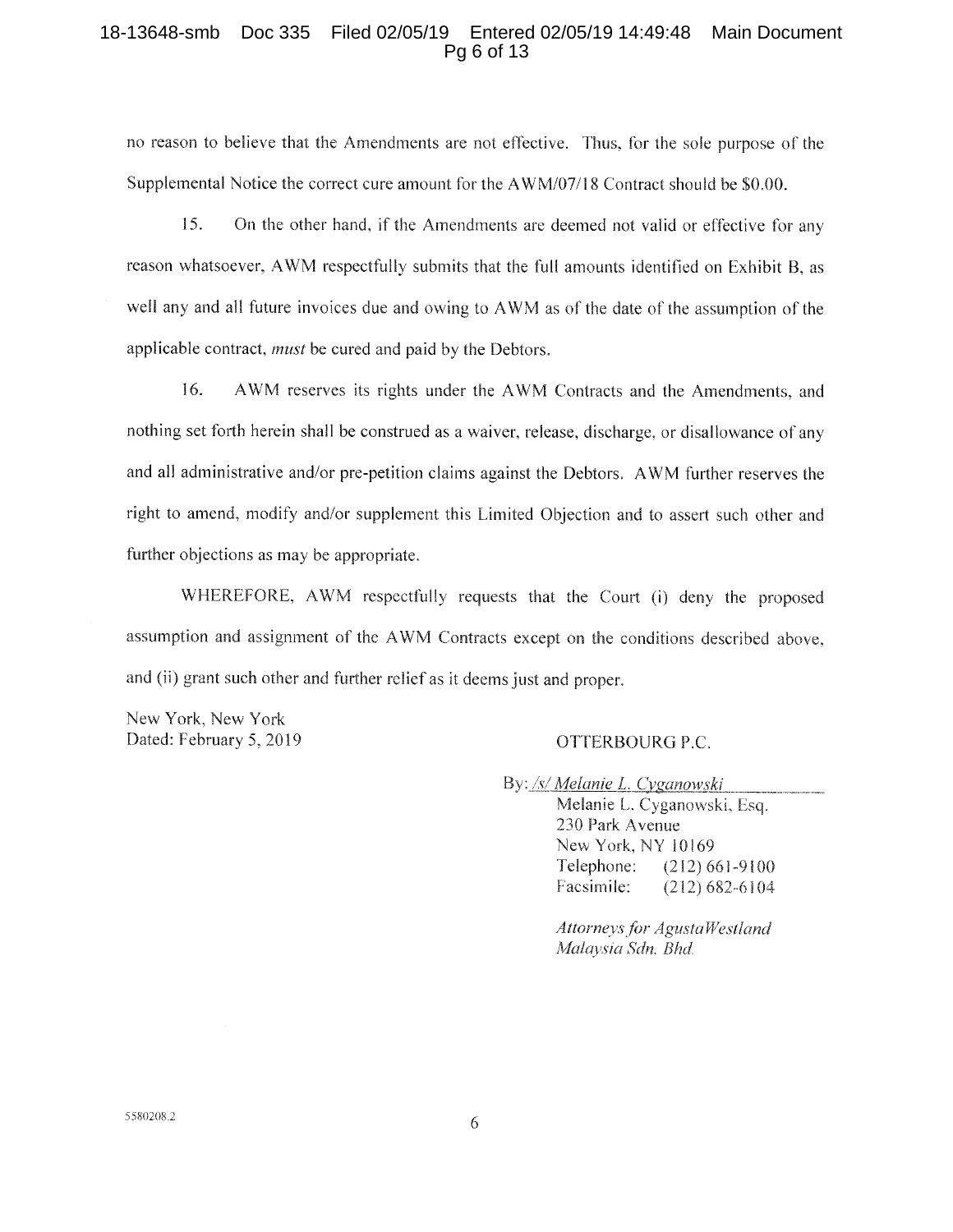18-13648-smb Doc 335 Filed 02/05/19 Entered 02/05/19 14:49:48 Main Document Pg 7 of 13

# **EXHIBIT A**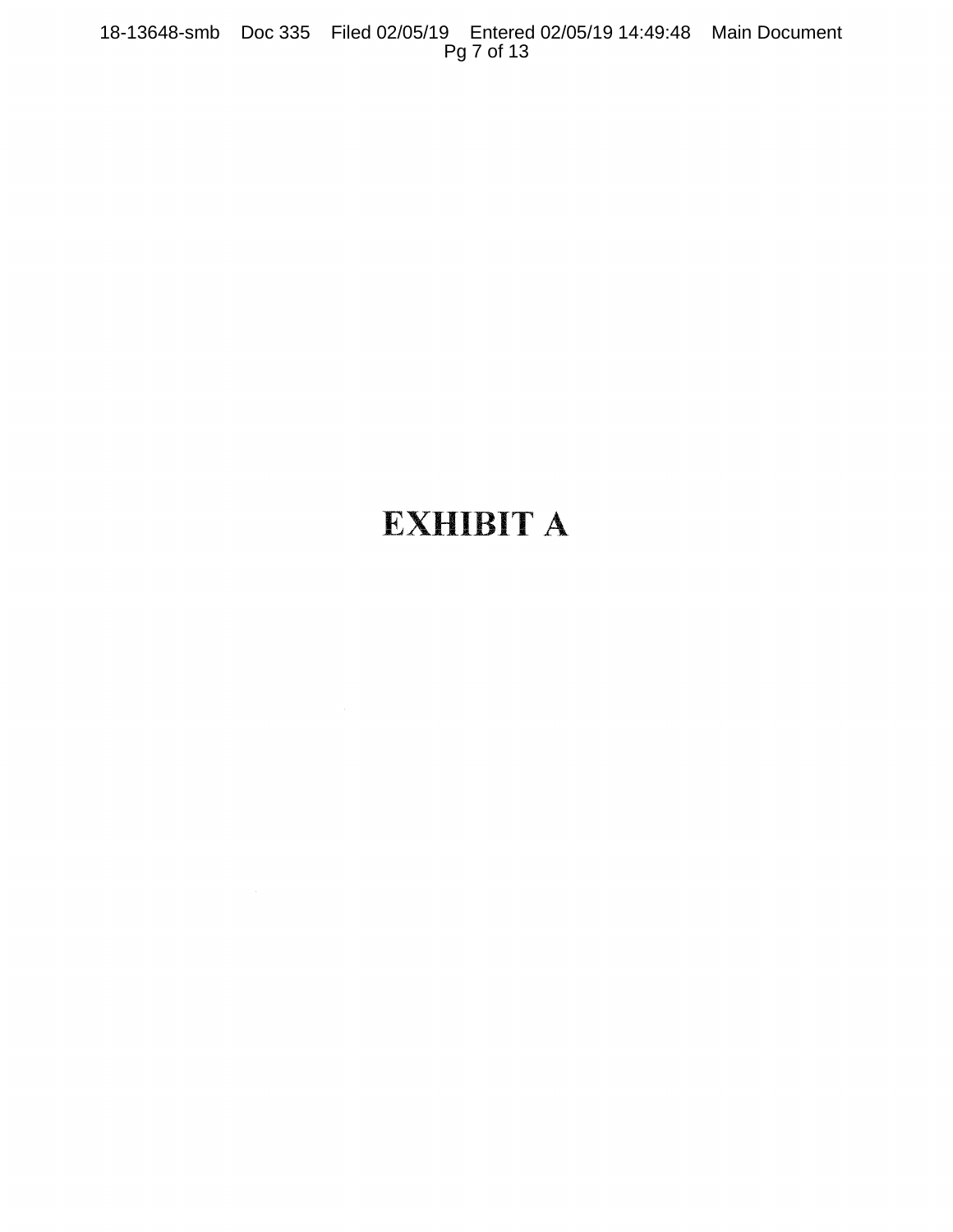#### 18-13648-smb Doc 335 Filed 02/05/19 Entered 02/05/19 14:49:48 Main Document Pg 8 of 13



| GST Reg No: 000546578432<br>Old Cargo Complex, SAAS Airport,<br>47200 Subang, Selangor Darul Ensan, Malaysia.<br>Phone (603) 7842-3026 Fax (603) 7842-3029 | AgustaWestland Malaysia Sdn. Bhd. (784659-A) |                                                                                                                                                                                                                     |                                                                         | <b>Tax Invoice</b> |            |      |                 |                   | Plant: Regional Logistic Centre<br>AgustaWestland Malaysia Sdn. Bhd.<br>Old Cargo Complex, SAAS Airport<br>47200 SUBANG, SELANGOR DARUL EHSAN<br>MALAYSIA |  |                                           |
|------------------------------------------------------------------------------------------------------------------------------------------------------------|----------------------------------------------|---------------------------------------------------------------------------------------------------------------------------------------------------------------------------------------------------------------------|-------------------------------------------------------------------------|--------------------|------------|------|-----------------|-------------------|-----------------------------------------------------------------------------------------------------------------------------------------------------------|--|-------------------------------------------|
| Tax Invoice                                                                                                                                                | Date                                         | Customer                                                                                                                                                                                                            |                                                                         |                    | Shipped to |      |                 |                   |                                                                                                                                                           |  |                                           |
| 1100004990                                                                                                                                                 | 30.11.2017                                   | 87000 LABUAN                                                                                                                                                                                                        | Waypoint Leasing Labuan 1A Limited<br>Tiara Labuan, Jalan Tanjung Batu, |                    |            |      |                 |                   |                                                                                                                                                           |  |                                           |
| Our Order                                                                                                                                                  | Code                                         | <b>MALAYSIA</b>                                                                                                                                                                                                     |                                                                         |                    |            |      |                 |                   |                                                                                                                                                           |  |                                           |
| YA50008287                                                                                                                                                 | 50008287                                     |                                                                                                                                                                                                                     |                                                                         |                    |            |      |                 |                   |                                                                                                                                                           |  |                                           |
| VAT number                                                                                                                                                 |                                              |                                                                                                                                                                                                                     |                                                                         |                    |            |      |                 |                   |                                                                                                                                                           |  |                                           |
| Customer Contract                                                                                                                                          |                                              | Terms of Payment<br><b>Beneticiary Name</b><br>AgustaWestland Malaysia Sdn Bhd<br>30 days Billing Date<br>CITIBANK BERHAD<br>Account N.<br>Swift Code: CITIMYKL<br>165 Jalan Ampang<br>50450 Kuala Lumpur, Malaysia |                                                                         |                    |            |      | Currency<br>USD |                   |                                                                                                                                                           |  |                                           |
| <b>REF./ITEM</b>                                                                                                                                           | DELIVERED P/N<br><b>DESCRIPTION</b>          |                                                                                                                                                                                                                     |                                                                         |                    |            | U.M. | <b>QUANTITY</b> | <b>UNIT PRICE</b> | DISC. $%$                                                                                                                                                 |  | <b>TOTAL VALUE</b>                        |
| 771080285                                                                                                                                                  |                                              |                                                                                                                                                                                                                     |                                                                         |                    |            |      |                 |                   |                                                                                                                                                           |  |                                           |
| 10                                                                                                                                                         | 8G9560V00231 (SR)<br>S/N: 2000040(037)       |                                                                                                                                                                                                                     | <b>FWD RIGHT FLOAT</b>                                                  |                    |            | N    | 1,000           | 1.572,00          |                                                                                                                                                           |  | 1.572.00                                  |
|                                                                                                                                                            |                                              |                                                                                                                                                                                                                     | <b>Total Excl. GST</b><br><b>GST</b><br>Total Incl. GST                 |                    |            |      |                 | 6.00%             |                                                                                                                                                           |  | 1.572,00<br>1.572,00<br>94,32<br>1.666,32 |
|                                                                                                                                                            | BEING RETURNED                               | MATERIAL OF YOUR PROPERTY                                                                                                                                                                                           |                                                                         |                    |            |      |                 |                   |                                                                                                                                                           |  |                                           |
|                                                                                                                                                            |                                              | ****Below Information is for the purpose of GST****                                                                                                                                                                 |                                                                         |                    |            |      |                 |                   |                                                                                                                                                           |  |                                           |
|                                                                                                                                                            |                                              | Total Excl. GST (MYR @ /0,24368) 6.451,08 MYR                                                                                                                                                                       |                                                                         |                    |            |      |                 |                   |                                                                                                                                                           |  |                                           |
|                                                                                                                                                            | <b>GST</b>                                   | (MYR@/0,24368)                                                                                                                                                                                                      | 387,07 MYR                                                              |                    |            |      |                 |                   |                                                                                                                                                           |  |                                           |
|                                                                                                                                                            |                                              | Total Incl. GST (MYR @ /0,24368)                                                                                                                                                                                    | 6.838,15 MYR                                                            |                    |            |      |                 |                   |                                                                                                                                                           |  |                                           |
|                                                                                                                                                            |                                              |                                                                                                                                                                                                                     |                                                                         |                    |            |      |                 |                   |                                                                                                                                                           |  |                                           |
|                                                                                                                                                            | Shipment                                     | Package                                                                                                                                                                                                             |                                                                         | Gross Weight       | Net Weight |      |                 | Dimensions        |                                                                                                                                                           |  | Page N.                                   |
|                                                                                                                                                            |                                              |                                                                                                                                                                                                                     |                                                                         | 0,000              | 0,000      |      |                 |                   |                                                                                                                                                           |  | 111                                       |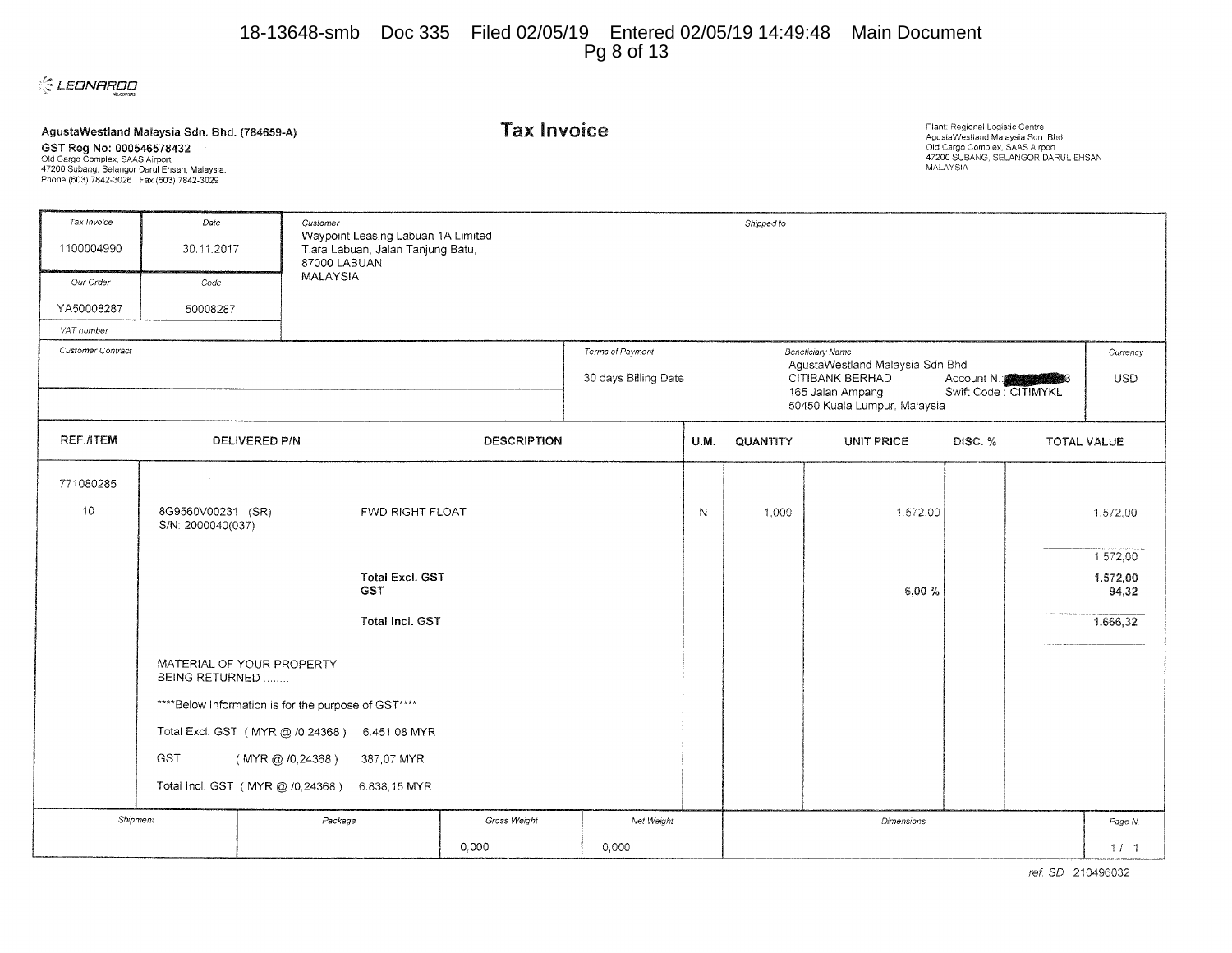#### 18-13648-smb Doc 335 Filed 02/05/19 Entered 02/05/19 14:49:48 Main Document Pg 9 of 13



#### **AgustaWestland Malaysia Sdn. Bhd. (784659-A)**

**GST Reg No: 000546578432**<br>Old Cargo Complex, SAAS Airport,<br>47200 Subang, Selangor Darul Ehsan, Malaysia.<br>Phone (603) 7842-3026 Fax (603) 7842-3029

**Tax Invoice Plant Regional Logistic Centre** AgustaWestland Malaysia Sdn. Bhd Old Cargo Complex, SAAS Airport 47200 SUBANG. SELANGOR DARUL EHSAN MALAYSIA

| Tax Invoice       | Date                  | Customer                                            |                                                                                         |                    |                                                  |                      | Shipped to      |                                                    |         |                        |                                                                                                                                                                                                                                                                                                                                                                                                                                                                                                                                                             |
|-------------------|-----------------------|-----------------------------------------------------|-----------------------------------------------------------------------------------------|--------------------|--------------------------------------------------|----------------------|-----------------|----------------------------------------------------|---------|------------------------|-------------------------------------------------------------------------------------------------------------------------------------------------------------------------------------------------------------------------------------------------------------------------------------------------------------------------------------------------------------------------------------------------------------------------------------------------------------------------------------------------------------------------------------------------------------|
| 1100004991        | 30.11.2017            |                                                     | Waypoint Leasing Labuan 1A Limited<br>Tiara Labuan, Jalan Tanjung Batu,<br>87000 LABUAN |                    |                                                  |                      |                 |                                                    |         |                        |                                                                                                                                                                                                                                                                                                                                                                                                                                                                                                                                                             |
| Our Order         | Code                  | MALAYSIA                                            |                                                                                         |                    |                                                  |                      |                 |                                                    |         |                        |                                                                                                                                                                                                                                                                                                                                                                                                                                                                                                                                                             |
| YA50008287        | 50008287              |                                                     |                                                                                         |                    |                                                  |                      |                 |                                                    |         |                        |                                                                                                                                                                                                                                                                                                                                                                                                                                                                                                                                                             |
| VAT number        |                       |                                                     |                                                                                         |                    |                                                  |                      |                 |                                                    |         |                        |                                                                                                                                                                                                                                                                                                                                                                                                                                                                                                                                                             |
| Customer Contract |                       |                                                     |                                                                                         |                    | Terms of Payment                                 |                      |                 | Beneficiary Name                                   |         |                        | Currency                                                                                                                                                                                                                                                                                                                                                                                                                                                                                                                                                    |
|                   |                       |                                                     |                                                                                         |                    | 30 days Billing Date                             |                      |                 | AgustaWestland Malaysia Sdn Bhd<br>CITIBANK BERHAD |         | Account N.: 2004 10:33 | <b>USD</b>                                                                                                                                                                                                                                                                                                                                                                                                                                                                                                                                                  |
|                   |                       |                                                     |                                                                                         |                    | 165 Jalan Ampang<br>50450 Kuala Lumpur, Malaysia | Swift Code: CITIMYKL |                 |                                                    |         |                        |                                                                                                                                                                                                                                                                                                                                                                                                                                                                                                                                                             |
| <b>REF./ITEM</b>  |                       | DELIVERED P/N                                       |                                                                                         | <b>DESCRIPTION</b> |                                                  | U.M.                 | <b>QUANTITY</b> | <b>UNIT PRICE</b>                                  | DISC. % |                        | <b>TOTAL VALUE</b>                                                                                                                                                                                                                                                                                                                                                                                                                                                                                                                                          |
| 771080286         |                       |                                                     |                                                                                         |                    |                                                  |                      |                 |                                                    |         |                        |                                                                                                                                                                                                                                                                                                                                                                                                                                                                                                                                                             |
| 10                | 8G9560V00131 (SR)     |                                                     | FWD LEFT FLOAT                                                                          |                    |                                                  | N                    |                 |                                                    |         |                        |                                                                                                                                                                                                                                                                                                                                                                                                                                                                                                                                                             |
|                   | S/N: 2000043(037)     |                                                     |                                                                                         |                    |                                                  |                      | 1,000           | 1.572,00                                           |         |                        | 1.572,00                                                                                                                                                                                                                                                                                                                                                                                                                                                                                                                                                    |
|                   |                       |                                                     |                                                                                         |                    |                                                  |                      |                 |                                                    |         |                        | 1.572,00                                                                                                                                                                                                                                                                                                                                                                                                                                                                                                                                                    |
|                   |                       |                                                     | Total Excl. GST                                                                         |                    |                                                  |                      |                 |                                                    |         |                        | 1.572,00                                                                                                                                                                                                                                                                                                                                                                                                                                                                                                                                                    |
|                   |                       |                                                     | GST                                                                                     |                    |                                                  |                      |                 | 6,00%                                              |         |                        | 94,32                                                                                                                                                                                                                                                                                                                                                                                                                                                                                                                                                       |
|                   |                       |                                                     | Total Incl. GST                                                                         |                    |                                                  |                      |                 |                                                    |         |                        | 1.666,32                                                                                                                                                                                                                                                                                                                                                                                                                                                                                                                                                    |
|                   |                       |                                                     |                                                                                         |                    |                                                  |                      |                 |                                                    |         |                        | $\label{eq:constrained} \begin{minipage}{0.9\textwidth} \begin{minipage}{0.9\textwidth} \centering \begin{minipage}{0.9\textwidth} \centering \end{minipage} \begin{minipage}{0.9\textwidth} \centering \begin{minipage}{0.9\textwidth} \centering \end{minipage} \begin{minipage}{0.9\textwidth} \centering \end{minipage} \begin{minipage}{0.9\textwidth} \centering \end{minipage} \begin{minipage}{0.9\textwidth} \centering \end{minipage} \begin{minipage}{0.9\textwidth} \centering \end{minipage} \begin{minipage}{0.9\textwidth} \centering \end{$ |
|                   | <b>BEING RETURNED</b> | MATERIAL OF YOUR PROPERTY                           |                                                                                         |                    |                                                  |                      |                 |                                                    |         |                        |                                                                                                                                                                                                                                                                                                                                                                                                                                                                                                                                                             |
|                   |                       | ****Below Information is for the purpose of GST**** |                                                                                         |                    |                                                  |                      |                 |                                                    |         |                        |                                                                                                                                                                                                                                                                                                                                                                                                                                                                                                                                                             |
|                   |                       | Total Excl. GST (MYR @ /0,24368) 6.451,08 MYR       |                                                                                         |                    |                                                  |                      |                 |                                                    |         |                        |                                                                                                                                                                                                                                                                                                                                                                                                                                                                                                                                                             |
|                   | GST                   | (MYR @ /0,24368)                                    | 387,07 MYR                                                                              |                    |                                                  |                      |                 |                                                    |         |                        |                                                                                                                                                                                                                                                                                                                                                                                                                                                                                                                                                             |
|                   |                       | Total Incl. GST (MYR @ /0,24368) 6.838,15 MYR       |                                                                                         |                    |                                                  |                      |                 |                                                    |         |                        |                                                                                                                                                                                                                                                                                                                                                                                                                                                                                                                                                             |
|                   |                       |                                                     |                                                                                         |                    |                                                  |                      |                 |                                                    |         |                        |                                                                                                                                                                                                                                                                                                                                                                                                                                                                                                                                                             |
| Shipment          |                       | Package                                             |                                                                                         | Gross Weight       | Net Weight                                       |                      |                 | Dimensions                                         |         |                        | Page N.                                                                                                                                                                                                                                                                                                                                                                                                                                                                                                                                                     |
| 0,000             |                       |                                                     |                                                                                         |                    | 0.000                                            |                      |                 |                                                    |         |                        | 1/1                                                                                                                                                                                                                                                                                                                                                                                                                                                                                                                                                         |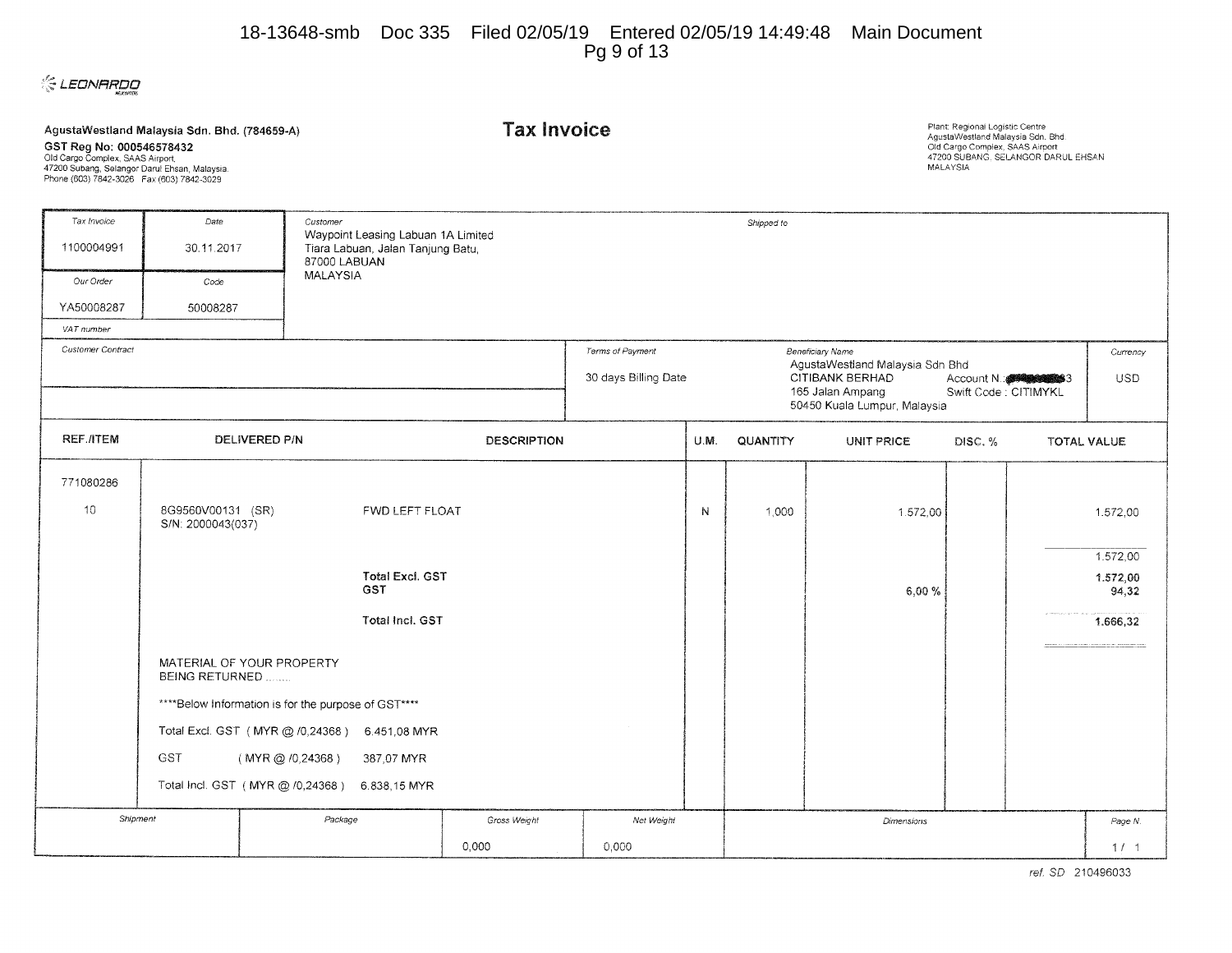#### 18-13648-smb Doc 335 Filed 02/05/19 Entered 02/05/19 14:49:48 Main Document Pg 10 of 13

### **CLEONARDO**

| GST Reg No: 000546578432<br>Old Cargo Complex, SAAS Airport,<br>47200 Subang, Selangor Darul Ehsan, Malaysia.<br>Phone (603) 7842-3026 Fax (603) 7842-3029 | AgustaWestland Malaysia Sdn. Bhd. (784659-A) |                                                     |                                                                         | <b>Tax Invoice</b> |                      |                                                                          |          |                                                     | Plant: Regional Logistic Centre<br>AgustaWestland Malaysia Sdn. Bhd.<br>Old Cargo Complex, SAAS Airport<br>47200 SUBANG, SELANGOR DARUL EHSAN<br><b>MALAYSIA</b> |  |                    |  |
|------------------------------------------------------------------------------------------------------------------------------------------------------------|----------------------------------------------|-----------------------------------------------------|-------------------------------------------------------------------------|--------------------|----------------------|--------------------------------------------------------------------------|----------|-----------------------------------------------------|------------------------------------------------------------------------------------------------------------------------------------------------------------------|--|--------------------|--|
| Tax Invoice                                                                                                                                                | Date                                         | Customer                                            |                                                                         |                    | Shipped to           |                                                                          |          |                                                     |                                                                                                                                                                  |  |                    |  |
| 1100004992                                                                                                                                                 | 30.11.2017                                   | 87000 LABUAN                                        | Waypoint Leasing Labuan 1A Limited<br>Tiara Labuan, Jalan Tanjung Batu, |                    |                      |                                                                          |          |                                                     |                                                                                                                                                                  |  |                    |  |
| Our Order                                                                                                                                                  | Code                                         | <b>MALAYSIA</b>                                     |                                                                         |                    |                      |                                                                          |          |                                                     |                                                                                                                                                                  |  |                    |  |
| YA50008287                                                                                                                                                 | 50008287                                     |                                                     |                                                                         |                    |                      |                                                                          |          |                                                     |                                                                                                                                                                  |  |                    |  |
| VAT number                                                                                                                                                 |                                              |                                                     |                                                                         |                    |                      |                                                                          |          |                                                     |                                                                                                                                                                  |  |                    |  |
| Customer Contract                                                                                                                                          |                                              |                                                     |                                                                         |                    | Terms of Payment     |                                                                          |          | Beneficiary Name<br>AgustaWestland Malaysia Sdn Bhd |                                                                                                                                                                  |  | Currency           |  |
|                                                                                                                                                            |                                              |                                                     |                                                                         |                    | 30 days Billing Date |                                                                          |          | CITIBANK BERHAD                                     | Account N.: <b>ASSESSING</b>                                                                                                                                     |  | <b>USD</b>         |  |
|                                                                                                                                                            |                                              |                                                     |                                                                         |                    |                      | 165 Jalan Ampang<br>Swift Code: CITIMYKL<br>50450 Kuala Lumpur, Malaysia |          |                                                     |                                                                                                                                                                  |  |                    |  |
| REF./ITEM                                                                                                                                                  | DELIVERED P/N<br><b>DESCRIPTION</b>          |                                                     |                                                                         |                    |                      | U.M.                                                                     | QUANTITY | <b>UNIT PRICE</b>                                   | DISC. %                                                                                                                                                          |  | <b>TOTAL VALUE</b> |  |
| 771080287                                                                                                                                                  |                                              |                                                     |                                                                         |                    |                      |                                                                          |          |                                                     |                                                                                                                                                                  |  |                    |  |
| 10                                                                                                                                                         | 8G9560V00431 (SR)<br>S/N: 2000069(060)       |                                                     | AFT RIGHT FLOAT                                                         |                    |                      | N                                                                        | 1.000    | 1.572.00                                            |                                                                                                                                                                  |  | 1.572,00           |  |
|                                                                                                                                                            |                                              |                                                     |                                                                         |                    |                      |                                                                          |          |                                                     |                                                                                                                                                                  |  | 1.572,00           |  |
|                                                                                                                                                            |                                              |                                                     | <b>Total Excl. GST</b><br><b>GST</b>                                    |                    |                      |                                                                          |          | 6,00%                                               |                                                                                                                                                                  |  | 1.572,00<br>94,32  |  |
|                                                                                                                                                            |                                              |                                                     | Total Incl. GST                                                         |                    |                      |                                                                          |          |                                                     |                                                                                                                                                                  |  | 1.666,32           |  |
|                                                                                                                                                            | BEING RETURNED                               | MATERIAL OF YOUR PROPERTY                           |                                                                         |                    |                      |                                                                          |          |                                                     |                                                                                                                                                                  |  |                    |  |
|                                                                                                                                                            |                                              | ****Below Information is for the purpose of GST**** |                                                                         |                    |                      |                                                                          |          |                                                     |                                                                                                                                                                  |  |                    |  |
|                                                                                                                                                            |                                              | Total Excl. GST (MYR @ /0,24368)                    | 6.451,08 MYR                                                            |                    |                      |                                                                          |          |                                                     |                                                                                                                                                                  |  |                    |  |
|                                                                                                                                                            | <b>GST</b>                                   | (MYR@/0,24368)                                      | 387,07 MYR                                                              |                    |                      |                                                                          |          |                                                     |                                                                                                                                                                  |  |                    |  |
|                                                                                                                                                            |                                              | Total Incl. GST (MYR @ /0,24368)                    | 6.838,15 MYR                                                            |                    |                      |                                                                          |          |                                                     |                                                                                                                                                                  |  |                    |  |
|                                                                                                                                                            |                                              |                                                     |                                                                         |                    |                      |                                                                          |          |                                                     |                                                                                                                                                                  |  |                    |  |
|                                                                                                                                                            | Shipment                                     | Package                                             |                                                                         | Gross Weight       | Net Weight           |                                                                          |          | <b>Dimensions</b>                                   |                                                                                                                                                                  |  | Page N.            |  |
|                                                                                                                                                            |                                              |                                                     |                                                                         | 0,000              | 0.000                |                                                                          |          |                                                     |                                                                                                                                                                  |  | 1/1                |  |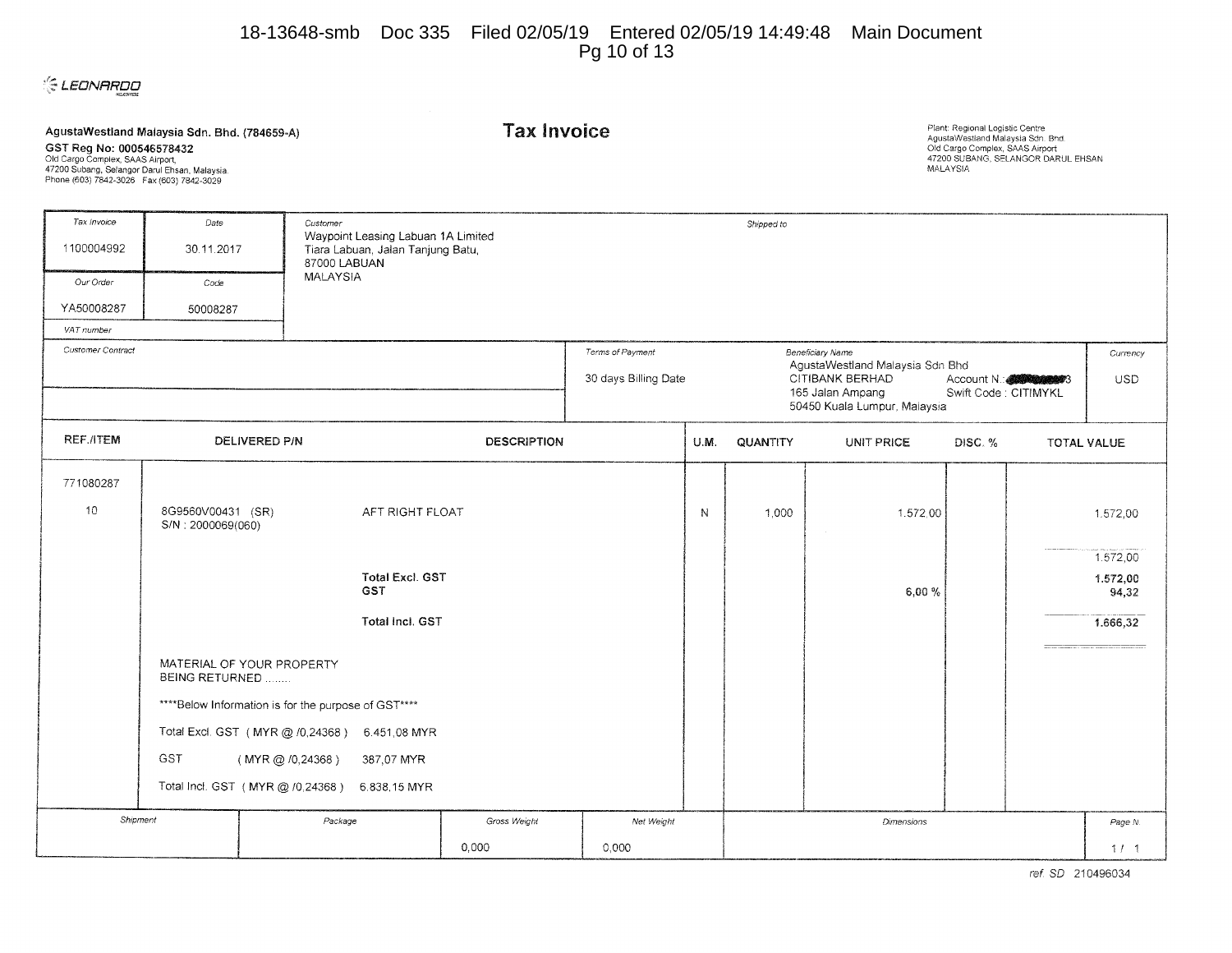#### 18-13648-smb Doc 335 Filed 02/05/19 Entered 02/05/19 14:49:48 Main Document Pg 11 of 13



| GST Reg No: 000546578432<br>Old Cargo Complex, SAAS Airport,<br>47200 Subang, Selangor Darul Ehsan, Malaysia.<br>Phone (603) 7842-3026  Fax (603) 7842-3029 | AgustaWestland Malaysia Sdn. Bhd. (784659-A) |                                                     | <b>Tax Invoice</b>                                                                      |              |                                          |      |            | Plant: Regional Logistic Centre<br>AgustaWestland Malaysia Sdn, Bhd.<br>Old Cargo Complex, SAAS Airport<br>47200 SUBANG, SELANGOR DARUL EHSAN<br><b>MALAYSIA</b> |                                    |                                           |
|-------------------------------------------------------------------------------------------------------------------------------------------------------------|----------------------------------------------|-----------------------------------------------------|-----------------------------------------------------------------------------------------|--------------|------------------------------------------|------|------------|------------------------------------------------------------------------------------------------------------------------------------------------------------------|------------------------------------|-------------------------------------------|
| Tax Invoice                                                                                                                                                 | Date                                         | Customer                                            |                                                                                         |              |                                          |      | Shipped to |                                                                                                                                                                  |                                    |                                           |
| 1100004993                                                                                                                                                  | 30.11.2017                                   |                                                     | Waypoint Leasing Labuan 1A Limited<br>Tiara Labuan, Jalan Tanjung Batu,<br>87000 LABUAN |              |                                          |      |            |                                                                                                                                                                  |                                    |                                           |
| Our Order                                                                                                                                                   | Code                                         | MALAYSIA                                            |                                                                                         |              |                                          |      |            |                                                                                                                                                                  |                                    |                                           |
| YA50008287                                                                                                                                                  | 50008287                                     |                                                     |                                                                                         |              |                                          |      |            |                                                                                                                                                                  |                                    |                                           |
| VAT number                                                                                                                                                  |                                              |                                                     |                                                                                         |              |                                          |      |            |                                                                                                                                                                  |                                    |                                           |
| <b>Customer Contract</b>                                                                                                                                    |                                              |                                                     |                                                                                         |              | Terms of Payment<br>30 days Billing Date |      |            | Beneficiary Name<br>AgustaWestland Malaysia Sdn Bhd<br>CITIBANK BERHAD<br>165 Jalan Ampang<br>50450 Kuala Lumpur, Malaysia                                       | Account N.<br>Swift Code: CITIMYKL | Currency<br>USD                           |
| REF./ITEM                                                                                                                                                   | DELIVERED P/N<br><b>DESCRIPTION</b>          |                                                     |                                                                                         |              |                                          | U.M. | QUANTITY   | <b>UNIT PRICE</b>                                                                                                                                                | DISC.%                             | <b>TOTAL VALUE</b>                        |
| 771080288                                                                                                                                                   |                                              |                                                     |                                                                                         |              |                                          |      |            |                                                                                                                                                                  |                                    |                                           |
| 10                                                                                                                                                          | 8G9560V00331 (SR)<br>2000035(036)            |                                                     | AFT LEFT FLOAT                                                                          |              |                                          | N    | 1,000      | 1.572,00                                                                                                                                                         |                                    | 1.572.00                                  |
|                                                                                                                                                             |                                              |                                                     | <b>Total Excl. GST</b><br><b>GST</b><br>Total Incl. GST                                 |              |                                          |      |            | 6,00%                                                                                                                                                            |                                    | 1.572,00<br>1.572,00<br>94,32<br>1.666,32 |
|                                                                                                                                                             | BEING RETURNED                               | MATERIAL OF YOUR PROPERTY                           |                                                                                         |              |                                          |      |            |                                                                                                                                                                  |                                    |                                           |
|                                                                                                                                                             |                                              | ****Below Information is for the purpose of GST**** |                                                                                         |              |                                          |      |            |                                                                                                                                                                  |                                    |                                           |
|                                                                                                                                                             |                                              | Total Excl. GST (MYR @ /0,24368)                    | 6.451,08 MYR                                                                            |              |                                          |      |            |                                                                                                                                                                  |                                    |                                           |
|                                                                                                                                                             | <b>GST</b>                                   | $(MYR \oslash 70,24368)$                            | 387,07 MYR                                                                              |              |                                          |      |            |                                                                                                                                                                  |                                    |                                           |
|                                                                                                                                                             |                                              |                                                     |                                                                                         |              |                                          |      |            |                                                                                                                                                                  |                                    |                                           |
|                                                                                                                                                             |                                              | Total Incl. GST (MYR @ /0,24368)                    | 6.838,15 MYR                                                                            |              |                                          |      |            |                                                                                                                                                                  |                                    |                                           |
| Shipment                                                                                                                                                    |                                              | Package                                             |                                                                                         | Gross Weight | Net Weight                               |      |            | Dimensions                                                                                                                                                       |                                    | Page N.                                   |
|                                                                                                                                                             |                                              |                                                     |                                                                                         | 0,000        | 0,000                                    |      |            |                                                                                                                                                                  |                                    | 1/1                                       |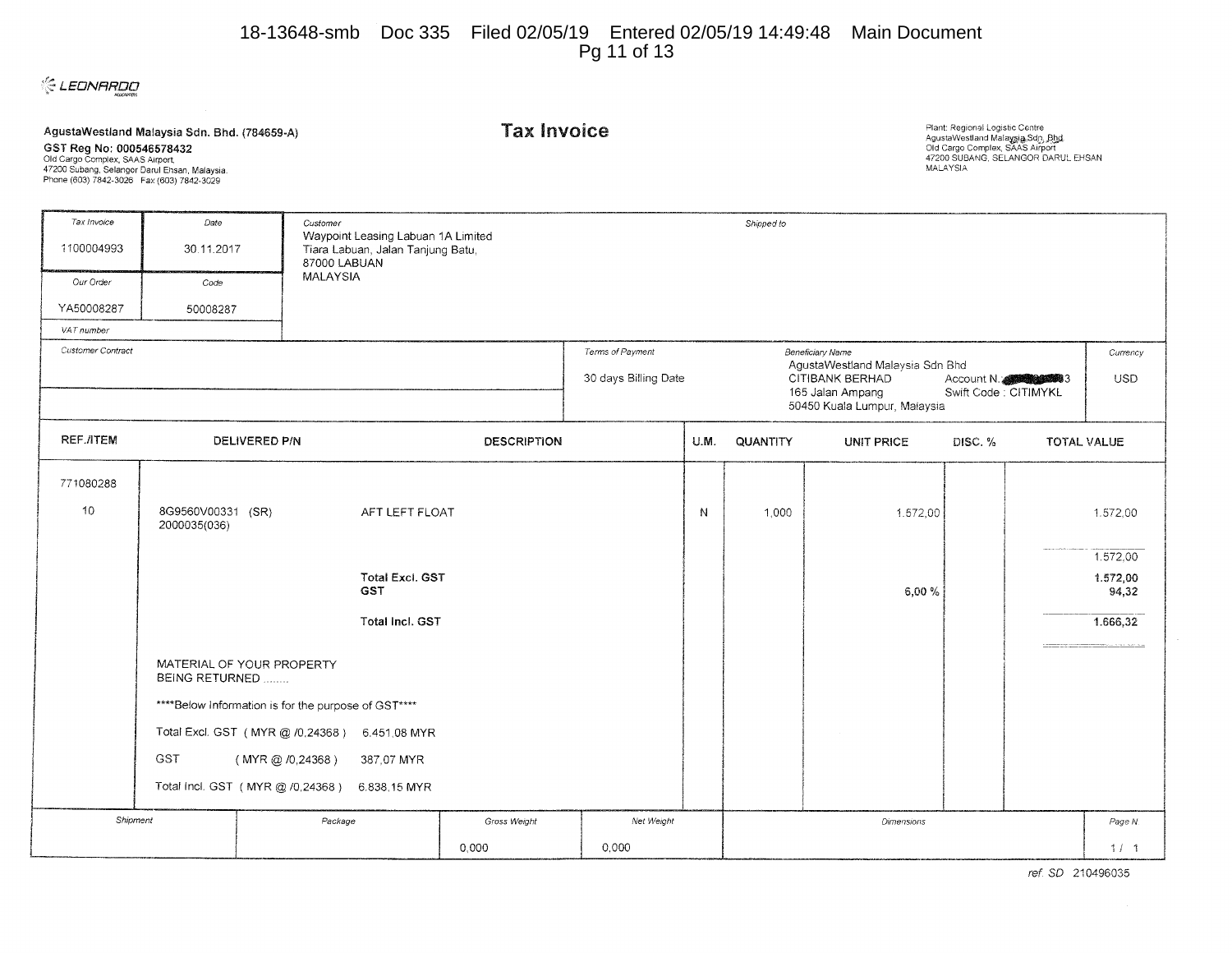18-13648-smb Doc 335 Filed 02/05/19 Entered 02/05/19 14:49:48 Main Document Pg 12 of 13

 $\vec{\Theta}_{\perp}$ 

 $\begin{array}{c} \frac{1}{2} \frac{1}{2} \frac{1}{2} \frac{1}{2} \frac{1}{2} \frac{1}{2} \frac{1}{2} \frac{1}{2} \frac{1}{2} \frac{1}{2} \frac{1}{2} \frac{1}{2} \frac{1}{2} \frac{1}{2} \frac{1}{2} \frac{1}{2} \frac{1}{2} \frac{1}{2} \frac{1}{2} \frac{1}{2} \frac{1}{2} \frac{1}{2} \frac{1}{2} \frac{1}{2} \frac{1}{2} \frac{1}{2} \frac{1}{2} \frac{1}{2} \frac{1}{2} \frac{1}{2} \frac{$ 

## **EXHIBIT B**